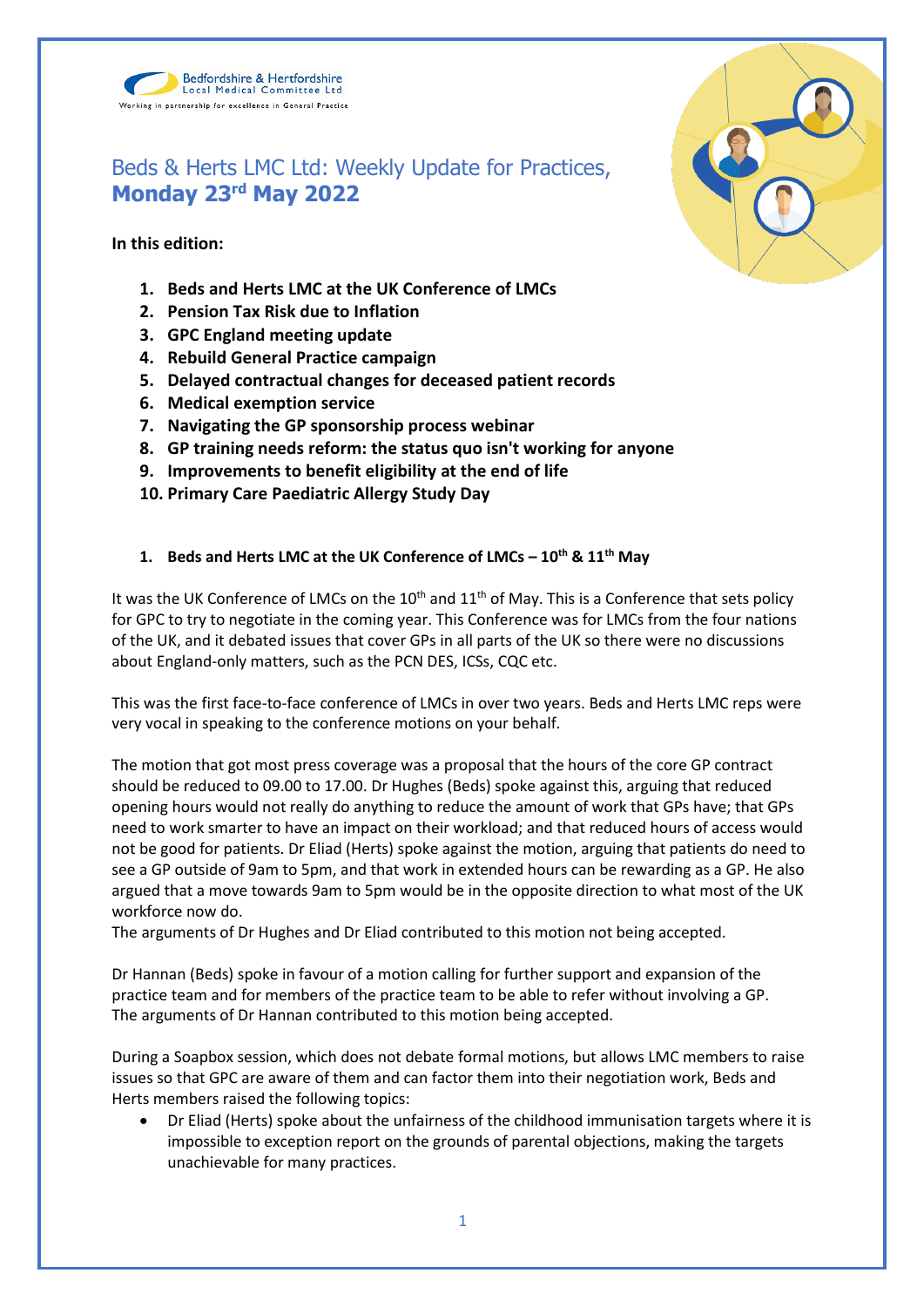- Dr Hannan (Beds) asked the GPC to explore insurance and other ramifications if the salaried future proposed by the Policy Exchange finds favour with the Government and with GPs.
- Dr Turner (Herts) reminded GPs to not always say "Yes" to everything but to say "No" in order to get a better work/life balance.

Dr Harris (Beds) spoke against a motion calling for a move away from a target-based GP contract and for rewards to be based on continuity. She recognised the failings of QOF but noted that the "quality" measures of QOF had soon become a tick-box exercise and she cautioned that any "continuity"-based replacement could equally see "continuity" turned into a tick-box exercise. Despite Dr Harris' arguments for caution, this motion was accepted. An article published by Pulse can be seen **[here](https://www.pulsetoday.co.uk/news/breaking-news/gpc-given-mandate-to-negotiate-gp-contract-that-rewards-continuity/)**, where further details regarding this motion can be found.

Dr Hughes (Beds) spoke in favour of a motion to allow dispensing doctors to compete with pharmacists on a level playing field, reflecting on the impact the loss of dispensing patients could have on a practice and how dispensing staff in a practice were also key to services for non-dispensing patients.

Dr Hannan (Beds) proposed a motion calling for variations to the organisation of the UK conference to allow more opportunities for single-nation, e.g., England-only, issues to be discussed. Despite sterling efforts from Dr Hannan, this motion was not accepted.

Dr Turner (Herts) spoke against a motion saying that general practice is not best placed, and that GPs are not the most appropriate professional, to assess fitness to work. He argued that the nature of the doctor/patient relationship put the GP in a good position to have these discussions with the patient about time off work.

Despite Dr Turner's arguments against elements of it, this motion was accepted.

In terms of other motions more generally, the conference voted through a motion calling on the national GPCs renegotiating the GMS contracts to include workload limits in order to protect patients and staff. With a dwindling, overstretched workforce, this motion gives the national committees the mandate to demand an end to endless unsafe demands on our GP services. Read the **[BMA's safe working in general practice guidance](https://www.bma.org.uk/advice-and-support/gp-practices/managing-workload/safe-working-in-general-practice).**

The conference also urged the GPCs to negotiate a GP contract that incentivises continuity of care, as mentioned above. In response, Dr Farah Jameel, GPC England Chair, said that "If continuity of care is to be rewarded and preserved, it will need to be measured and monitored and it will need new payment mechanisms. So, we'll need to spend some time thinking about these matters. We must reward continuity of care and it is right that we ask for it. We'll need courage – from policymakers, from us and from parliamentarians."

The resolutions will be published shortly on this page: **[Local medical committees](https://www.bma.org.uk/what-we-do/local-medical-committees)**

# **2. Pension Tax Risk due to Inflation**

Last week the BMA pensions committee chair wrote out to members to alert them to the potential tax implications that may arise from the current high levels of inflation (due to the fact that consumer price index (CPI) is used as part of the calculation to assess pension changes). The BMA has created a tool (**[the CPI modeller for the GP pension scheme](https://www.bma.org.uk/pay-and-contracts/pensions/tax/cpi-modeller-for-gp-pension-scheme?utm_source=The%20British%20Medical%20Association&utm_medium=email&utm_campaign=13221548_GP%20Pensions%20campaign%20all%20UK%20200522&dm_i=JVX,7VDT8,PT6LKA,W53GJ,1)**) to allow GPs to understand if they are likely to be affected, and encourages all GPs who are part of the 1995/2005 GP pension scheme to use the tool.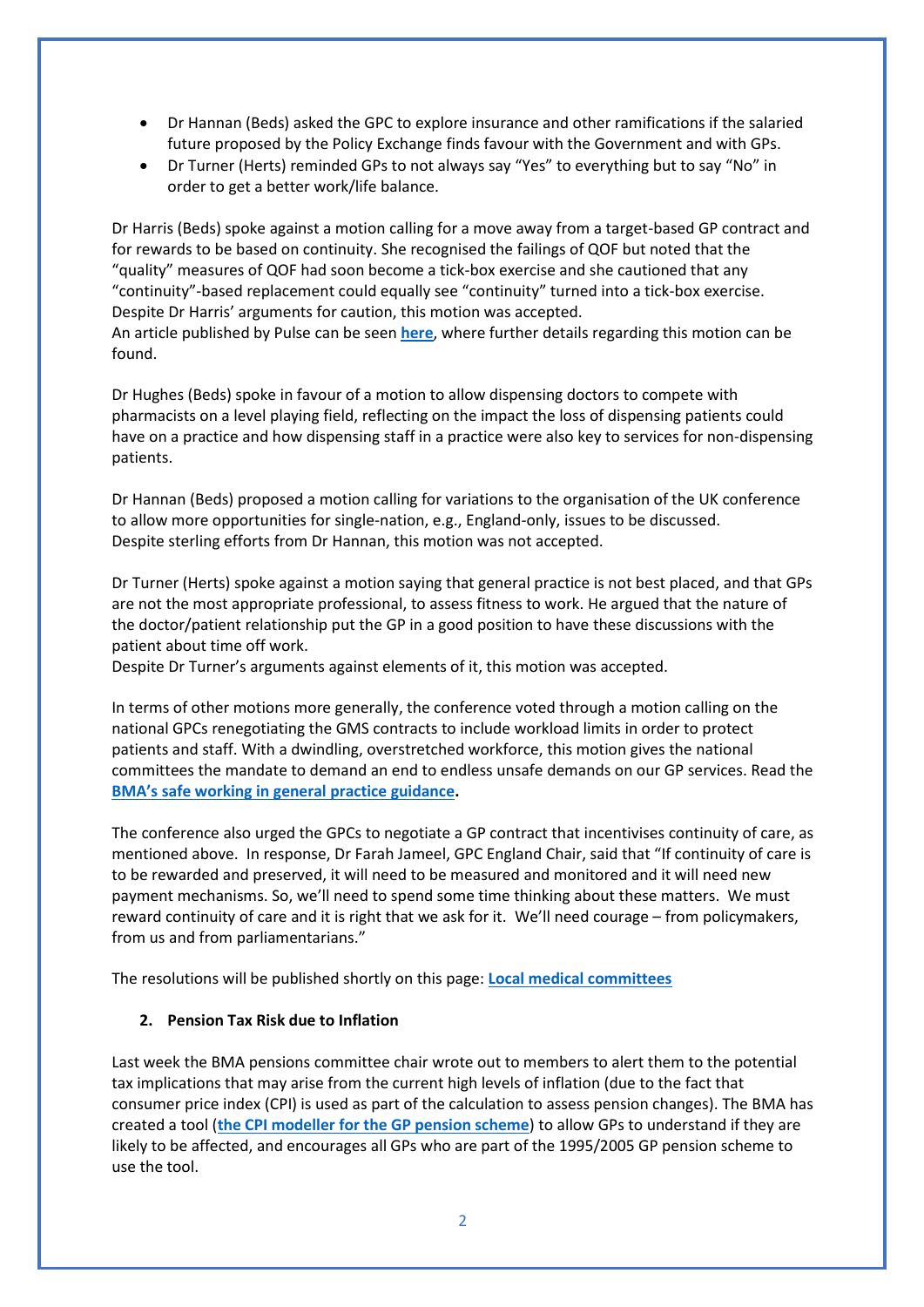#### **3. GPC England meeting update**

GPC England met on the 19<sup>th</sup> of May in their first face-to-face meeting since before the pandemic.

In the morning, the committee received updates from the GPC England chair and the BMA Head of Strategic Communications, regarding the ongoing Rebuilding General Practice campaign and the impact that it is having.

A brief presentation was given to help inspire thoughts and discussion on the committee's future vision of General Practice. To feed into this ongoing debate, in the afternoon, there were roundtable discussions where members got to share their different perspectives and experiences on behalf of constituents and discuss ways to ensure GPCE can effectively secure better outcomes for the profession and patients.

The committee also debated and voted on a motion regarding the working conditions of independent contractor GPs. This motion was passed by the committee and reaffirmed GPC England's commitment to defending the independent contractor model, whilst highlighting the committee's concerns about the pressures that the model is currently under, and its undervalued nature by the government. The motion also contained a proposal for a separate committee for independent contractor GPs to be established. After a considered and rich debate, this part of the motion was not passed. The committee believed the interests of independent contractors, and defence of the model, were best served through representation by one united committee for all GPs in England.

Commenting on the motion GPC England Chair, Dr Farah Jameel, said:

"General practice has evolved over many years, changing to meet the needs of communities, but with the independent contractor model sustaining as the core on which it is built. We know that patients appear to benefit from continuity of care, with the quality, strength and consistency of their relationship with their family doctor having a significant impact on their health outcomes. All of this and more is possible through the independent contractor model.

The outcome of this motion reaffirms the committee's wholehearted support and commitment to this model that allows for high-quality, cost effective and timely care, despite it being poorly valued by policy makers. And it further demonstrates how important it is that the profession stands together with strong representation for all GPs, regardless of career path, at a time when general practice and the whole of the NHS and care system are facing unprecedented challenges.

With the NHS undergoing significant reorganisation, it is vital that a strong, high quality general practice is able to thrive as part of the wider system and meet the needs of patients."

# **4. Rebuild General Practice: support the campaign**

The **[Rebuild General Practice campaign](https://bma-mail.org.uk/JVX-7T392-G7LO7P-4RBR12-1/c.aspx)** continues to tackle the crisis facing general practice. The campaign has been building awareness of the key issues in the media, with the public and with politicians. It needs your support to amplify the message and make the campaign a success.

You can also follow and share content, news, and updates on the campaign **[Twitter page.](https://bma-mail.org.uk/JVX-7T392-G7LO7P-4RBR15-1/c.aspx)**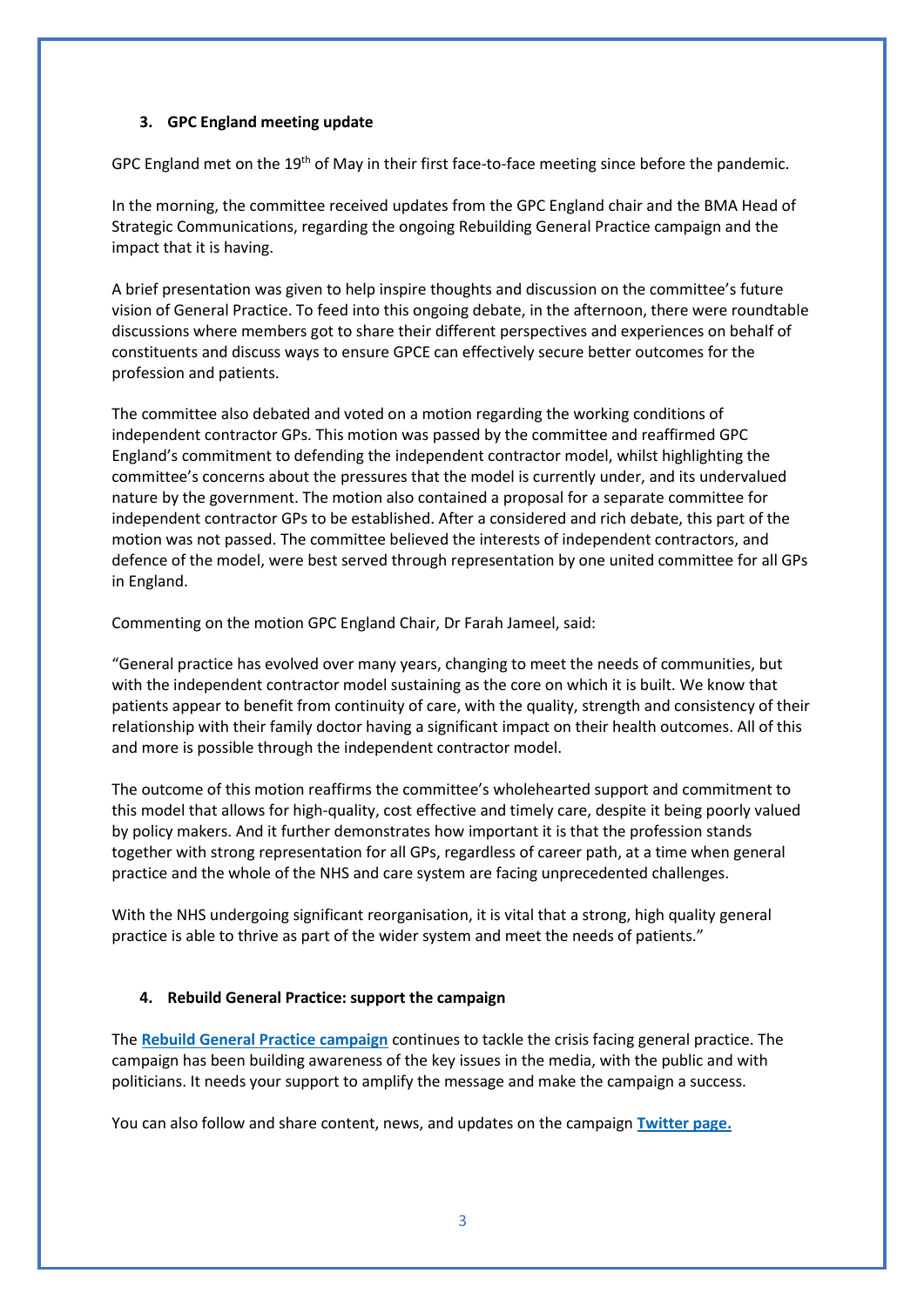#### **5. Delayed contractual changes for deceased patient records**

NHSE/I have confirmed that the contractual changes for the management of deceased patient records have yet to take effect. This is due to required legislative and system changes remaining outstanding and means that practices should continue printing and sending the full records to PCSE until NHSE/I notifies the profession otherwise. PCSE will also retain the obligation to process AHRA requests it receives directly until that time.

#### **6. Medical exemption service**

As of the 12<sup>th</sup> of May 2022, the domestic NHS COVID Pass is no longer available, and the medical exemptions service (119) will no longer accept new applications from people who want to use the domestic NHS COVID Pass to prove they cannot be vaccinated for medical reasons.

The 119 service will continue running at a minimal level until the 11<sup>th</sup> of July, only accepting queries to the call centre and processing outstanding applications via GP assessments into the Summary Care Record application (SCRa). GPs will be required to continue processing applications until the  $11<sup>th</sup>$  of July to comply with the amendments to GP regulations. Previously granted exemptions will continue to show throughout in the NHS Covid Pass under "view my records" except where they have expired due to time-limited grounds.

The NHS COVID Pass for international travel will continue to be available as normal. More information about medical exemptions can be found on **[gov.uk.](https://generalpracticebulletin.cmail20.com/t/d-l-fjhkjjk-jlddotjkh-k)**

#### **7. Navigating the GP sponsorship process webinar**

The BMA has partnered with legal firm Magrath Sheldrick, who oversee their **[immigration advice](https://www.bma.org.uk/advice-and-support/international-doctors/how-the-bma-can-help-you/bma-services-for-international-doctors#heading_08232f663ce04650b4f60f91dc57c99d)  [service](https://www.bma.org.uk/advice-and-support/international-doctors/how-the-bma-can-help-you/bma-services-for-international-doctors#heading_08232f663ce04650b4f60f91dc57c99d)**, to develop a webinar on navigating the GP sponsorship process. The webinar is aimed at GP employers and offers practical tips on how to navigate the current sponsorship process to recruit non-UK nationals and addresses frequently asked questions on the process itself. The link to the webinar is enclosed: **[www.magrath.co.uk/gp-practices-sponsor-licence-process/](http://www.magrath.co.uk/gp-practices-sponsor-licence-process/)**

If you have any questions or would like to share your experiences of navigating the sponsorship process, please contact Caroline Strickland, Senior Policy Advisor, International Affairs [\(cstrickland@bma.org.uk\)](mailto:cstrickland@bma.org.uk).

More information about certificate of sponsorship is available on the **[BMA website](https://www.bma.org.uk/advice-and-support/international-doctors/coming-to-work-in-the-uk/working-in-the-uk-and-your-visa/certificate-of-sponsorship)**.

#### **8. GP training needs reform: the status quo isn't working for anyone**

A recent BMA survey has shown a shocking level of unacceptable behaviour towards trainees. Read more in this **[blog](https://www.bma.org.uk/news-and-opinion/gp-training-needs-reform-the-status-quo-isnt-working-for-anyone)** by Euan Strachan-Orr, chair of the BMA's GP Trainees Committee.

# **9. Improvements to benefit eligibility at the end of life**

On the 4<sup>th</sup> of April 2022, eligibility for the Special Rules changed. This means that individuals can make a fast-tracked claim to two working age benefits if they have an estimated 12 months or less to live. To support people accessing these benefits and to find out more about the **new** process and medical evidence form, **[DWP have published this guidance.](http://www.gov.uk/dwp/special-rules)**